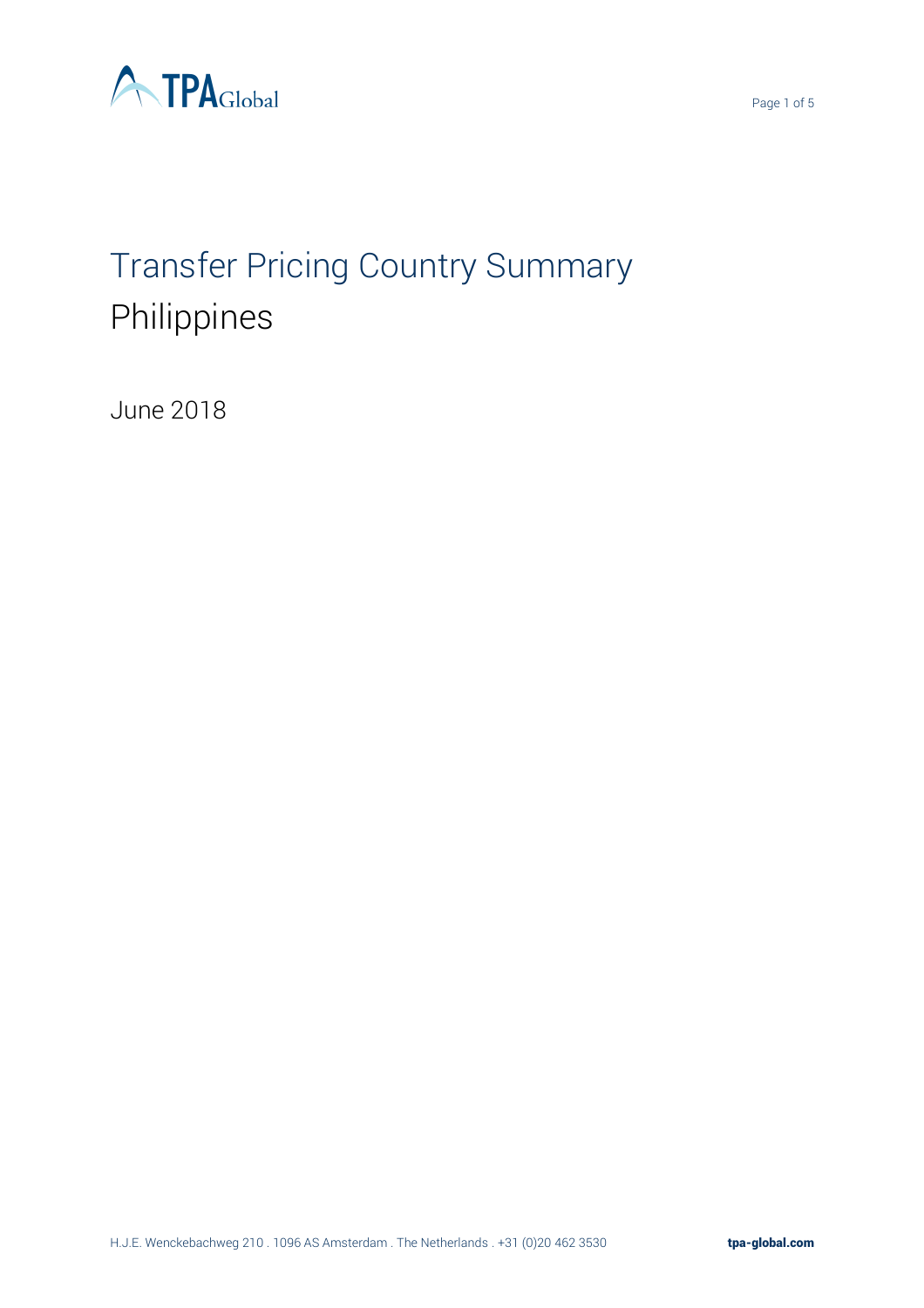

## Legislation

#### Existence of Transfer Pricing Laws/Guidelines

The legal framework for transfer pricing is set out at Section 50 of the National Internal Revenue Code (Tax Code) of 1997. Section 50 provides the arm's length principle to domestic and international related party transactions, and is based on the OECD transfer pricing guidelines.

#### Definition of Related Party

Related party is defined as:

- enterprises that participates directly or indirectly in the management, control or capital of another enterprise; or
- the same person that participates directly or indirectly in the management, control or capital of two enterprises.

Furthermore, control will be assumed to exist if "one entity holds not less than 30% of the outstanding shares entitled to vote of a corporation, in addition to other situations putting the parties in a controlled environment or relationship"

#### Transfer Pricing Scrutiny

The transfer pricing audit is carried out by local tax authorities. Companies are audited on a discretionary basis. Transfer pricing scrutiny is most likely applied to (i) companies with consistent losses and increasing assets, (ii) management and other inter-company services, (iii) royalties and intercompany financing. In addition, domestic transfer pricing issues such as (iv) expenses of related companies with tax privileges are transferred to related companies that are subject to regular income tax rate, (v) income and/or expenses are transferred to a related company in order to minimize tax liabilities are also targeted for transfer pricing scrutiny,

#### Transfer Pricing Penalties

If transfer pricing adjustment leads to additional income tax, a penalty of 25 percent is charged on the extra tax amount. An interest of 20 percent (50 percent in case of fraud) per year is charge on penalties. Interest is imposed on the deficiency tax (but not on the surtax) at 20% per annum. A compromise penalty up to PHP 50.000 may also be imposed.

#### Advance Pricing Agreement (APA)

Unilateral, bilateral and multilateral APAs are available. The Bureau of Internal Revenue (BIR) has not agreed any APAs to date. The proposed regulations provide general guidance on APAs, which will be administered by the BIR once finalized. According to the draft regulations APAs would be applicable for up to 3 years from the date of agreement. APA application fee is not yet determined.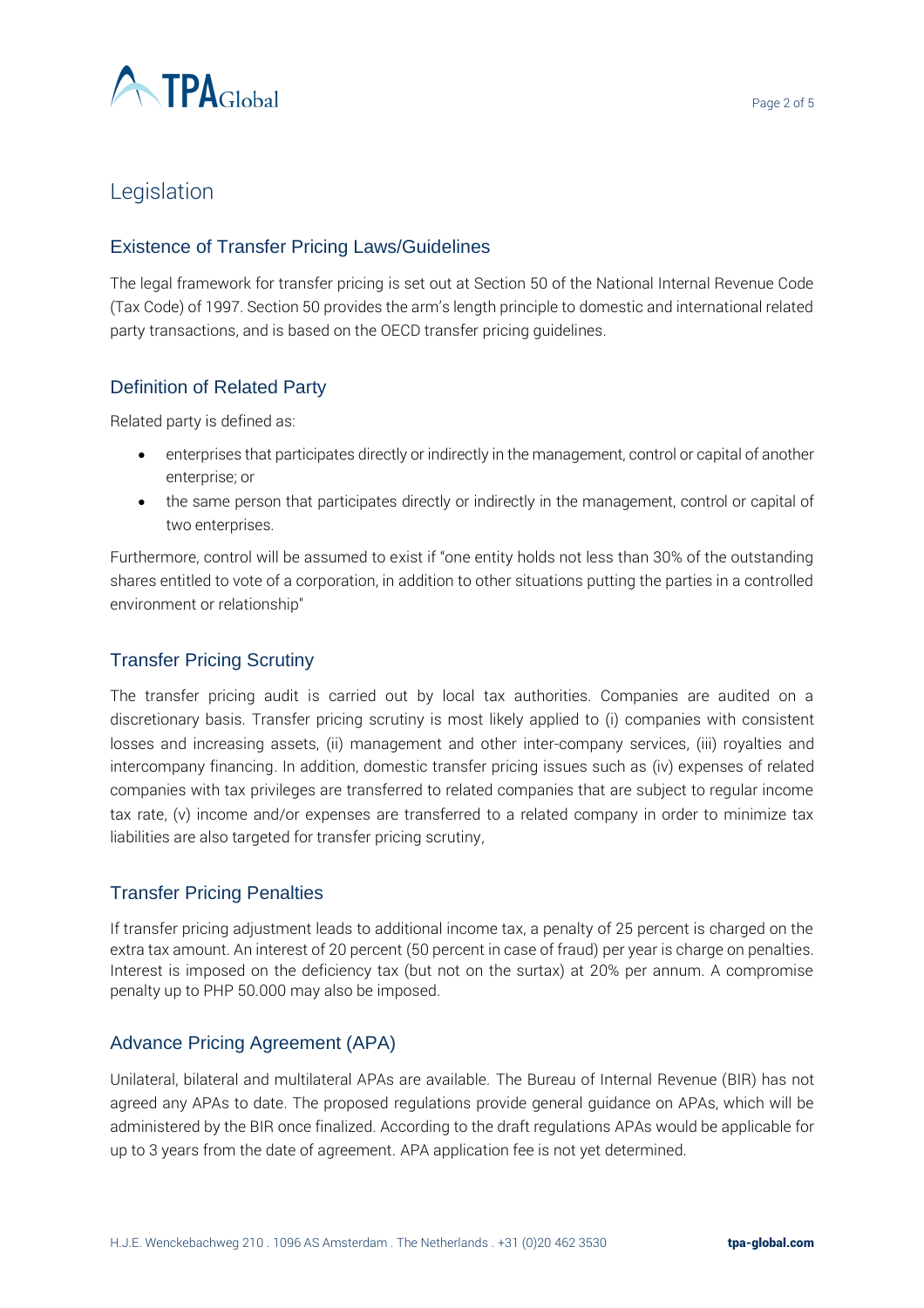

## Documentation and Disclosure Requirements

#### Tax Return Disclosure

There are no requirements for disclosure of transfer pricing-related information in the corporate tax return. Related party disclosures are required only in the notes to the audited financial statements, which must be filed along with the corporate tax return.

#### Level of Documentation

There is no statutory obligation to prepare transfer pricing documentation but taxpayers are recommended to do so in order to be able to respond to BIR queries. The proposed legislation provides an indication of the type of documentation that would be helpful in an enquiry, however, the BIR leaves the decision to the taxpayer on the depth of detail that is provided, which should be commensurate with the level and complexity of the related party dealings.

Examples of information indicated in the proposed regulations as being helpful in an analysis of the arm's length nature of related party transactions include:

- 1. a worldwide organizational structure, showing the location and ownership linkages amongst all related parties;
- 2. the group's line of business, industry dynamics, market, regulatory and economic conditions in which it operates;
- 3. the group's business models and strategies (past, present and future);
- 4. information on the principal business activities and functions of each party in the group, as well as the business relationships (services provided, goods sold, intangible use, etc.) amongst all related parties;
- 5. consolidated financial statements for the last 3 years must also be provided, if applicable;
- 6. the company registration number, address, etc, for each related party operating in the Philippines;
- 7. detailed information on the entity's line of business, business models and strategies, and financial information, including detailed profit and loss statements, for the last 3 years must be provided;
- 8. details of transactions between the Philippine entity and all related parties and the contracts or agreements (if any) to show the terms of the transactions must be provided;
- 9. segmented financial accounts with respect to the transactions, for the last 3 years including any allocation keys used in segmenting the financial accounts;
- 10. a functional analysis, including the assets employed and risks assumed by the relevant enterprise; and
- 11. an economic analysis documenting the choice of the transfer pricing method, the choice of the tested party and reasons supporting the choice, details on comparables and the screening criteria for choosing the comparables, comparability analysis of the related party transactions and the comparables, as well as the adjustments made to achieve comparability, and the determination of the arm's length price/margin.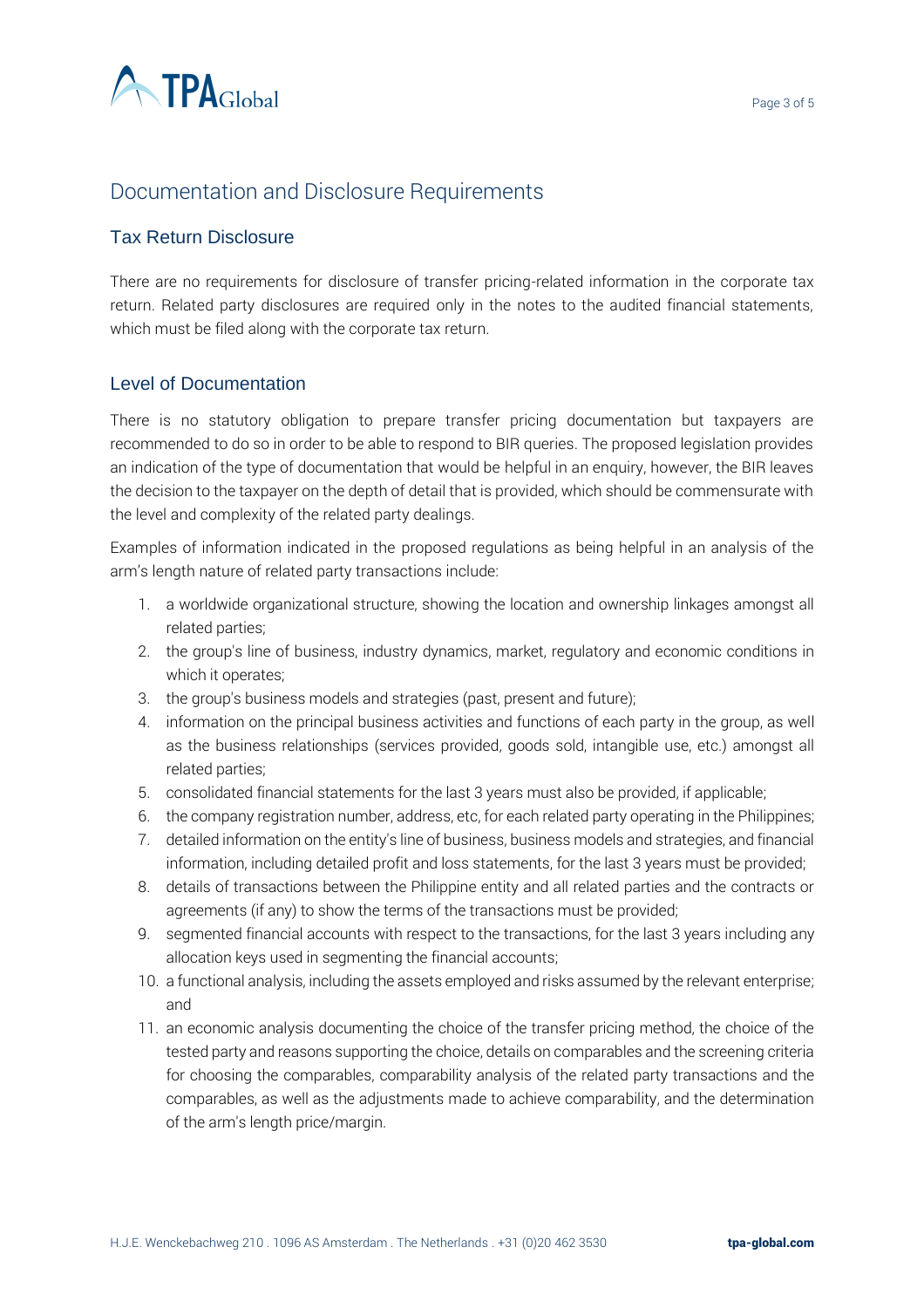

#### Record Keeping

Documentation should be kept for three years after the last day prescribed by law for the filing of the return to which the documentation relates.

#### Language for Documentation

Filipino and English languages are permitted.

#### Small and Medium Sized Enterprises (SMEs)

There are no specific rules for small and medium-sized enterprises.

#### Deadline to Prepare Documentation

Transfer pricing should be prepared contemporaneously.

#### Deadline to Submit Documentation

Upon request, transfer pricing documents must be submitted within 45 days. This period can be extended subject to the discretion of the BIR Commissioner or his duly authorized representative.

## Statute Of Limitations

Generally, the statute of limitations is 3 years from the end of the year of assessment to which the transfer pricing issue relates.

### Transfer Pricing Methods

France relies on the 2010 OECD Transfer Pricing Guidelines for transfer pricing methods. In particular, the following methods are accepted:

- − Comparable uncontrolled price (CUP) method
- − Resale price method
- − Cost plus method
- − Profit spit method
- − Transactional net margin (TNMM) method

The choice of transfer pricing method depends on circumstances, but generally should be the most appropriate method.